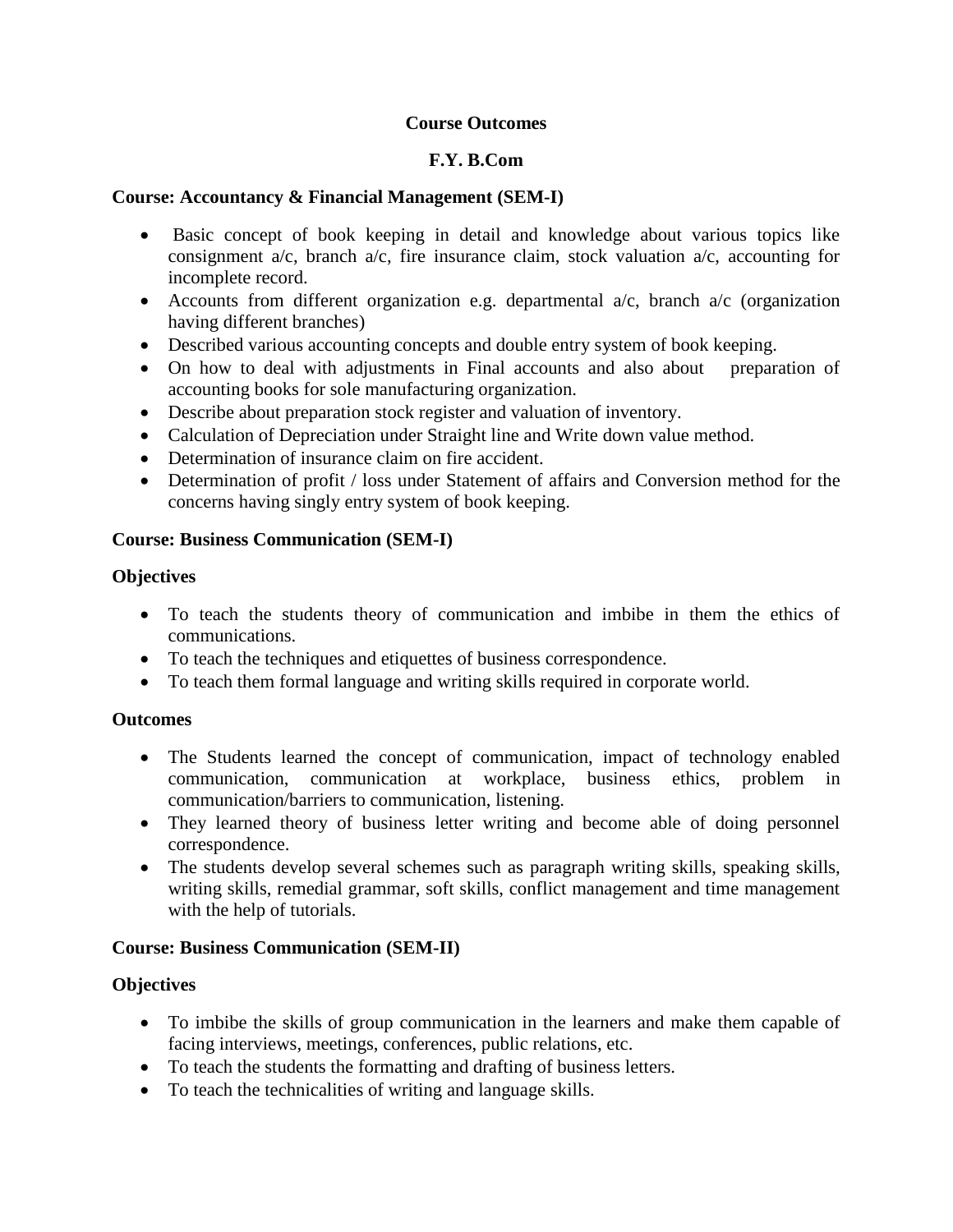#### **Outcomes**

- The students Learn various techniques and methods of group discussions, interview preparation, importance of committees, types and importance of conferences.
- They learn various formats of drafting trade letters.
- They Learn remedial grammar used for drafting of reports, summarization.
- The techniques of writing book reviews are taught so that they learn summarization and mock interviews are conducted with through tutorials.

#### **Course: Environmental Studies: (SEM-I)**

#### **Objectives:**

• To teach the concept of environment and ecosystem, the importance of natural resources and its conservation for sustainable development, population problem on emerging issues of development, urbanization and its impact on environment.

#### **Outcomes:**

- The students learned concept of environment and ecosystem.
- They Understand Importance of National resources and its conservation for sustainable development.
- They learn How the population creates the problem on emerging issues of development.
- They Understand the concept of urbanization its impact on environment.
- They learn technique of filling & reading the world map.

### **Course: Environmental Studies: (SEM-II)**

#### **Objectives:**

 To make students learn study the concept of solid waste, its types, sources, management, different schemes and initiatives run by MCGM, agricultural and industrial development, tourism and review environmental movements and management.

#### **Course Outcomes:**

- The students learn the concept of solid waste management, its sources, schemes and initiatives run by MCGM, they also realized the role of citizens in this regard.
- They Learned different concepts of agriculture and industrial development.
- They learned about tourism and environment, its importance and effect.
- Students become familiar with various environmental movements and management.

### **Course: Introduction to Business: (SEM-I)**

#### **Objectives:**

 To introduce and explain the concept of commerce that include business- objectives, new trends, environment and constituents of business environment, project planning, statutory requirements in promotion of business unit, entrepreneurship-types and encourage women entrepreneurs.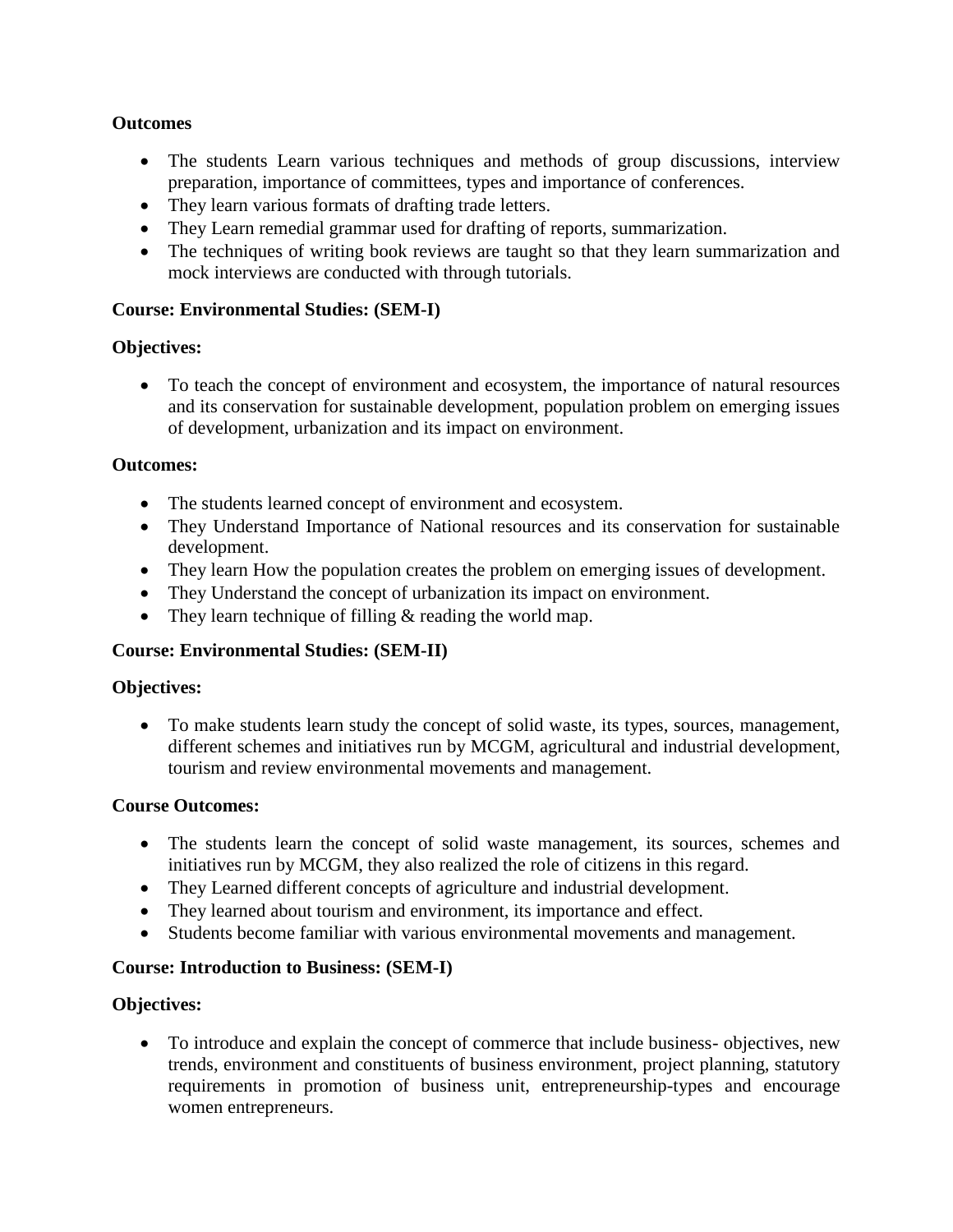## **Course Outcomes:**

- The students learn concept of business, objectives of business and new trends of business.
- They understand the concept of business environment and constituents of business environment which make them competent of learning business skills.
- They learn the concept of project planning and learn to comply statutory requirements in promotion of business unit.
- They understand the concept and importance of entrepreneurship, types of entrepreneurship, and also motivate women entrepreneurship.

# **Course: Services Sectors (SEM-II)**

# **Objectives:**

• To make the students aware of the service industry and explain various concepts related to the service sector such as marketing mix for services, servicing strategies, retailing, trends, retail format, retail scenario, the concept of E-Commerce- types, present status of E-commerce in India.

# **Course Outcomes:**

- The students Learn the concept of service sectors, various marketing mix for services and servicing strategies.
- They understand concept of retailing, trends of retailing, retail format, retail scenario.
- They understand the retail scenario in India and global context.
- The students become familiar of the recent trends in service sector.
- They understand the concept of E-Commerce, types and the present status of Ecommerce in India.
- It overall helps student learn service trend and provide the platform to develop ideas for their career in the service industry.

### **Course : Business Economics (SEM-I)**

### **Objectives:**

- To demonstrate an understanding of the concepts of scarcity and opportunity cost and use of the concept.
- To identify various market structures.
- To study of decision making process.

### **Course Outcomes:**

- The expose students of business economic concept and in calculate an analytical approach to the subject matter.
- Stimulate the student's interest by showing relevance and use of various economic theories.
- Apply economic knowledge to solve the problems of business.

### **Business Economics: (SEM –II) Objectives:**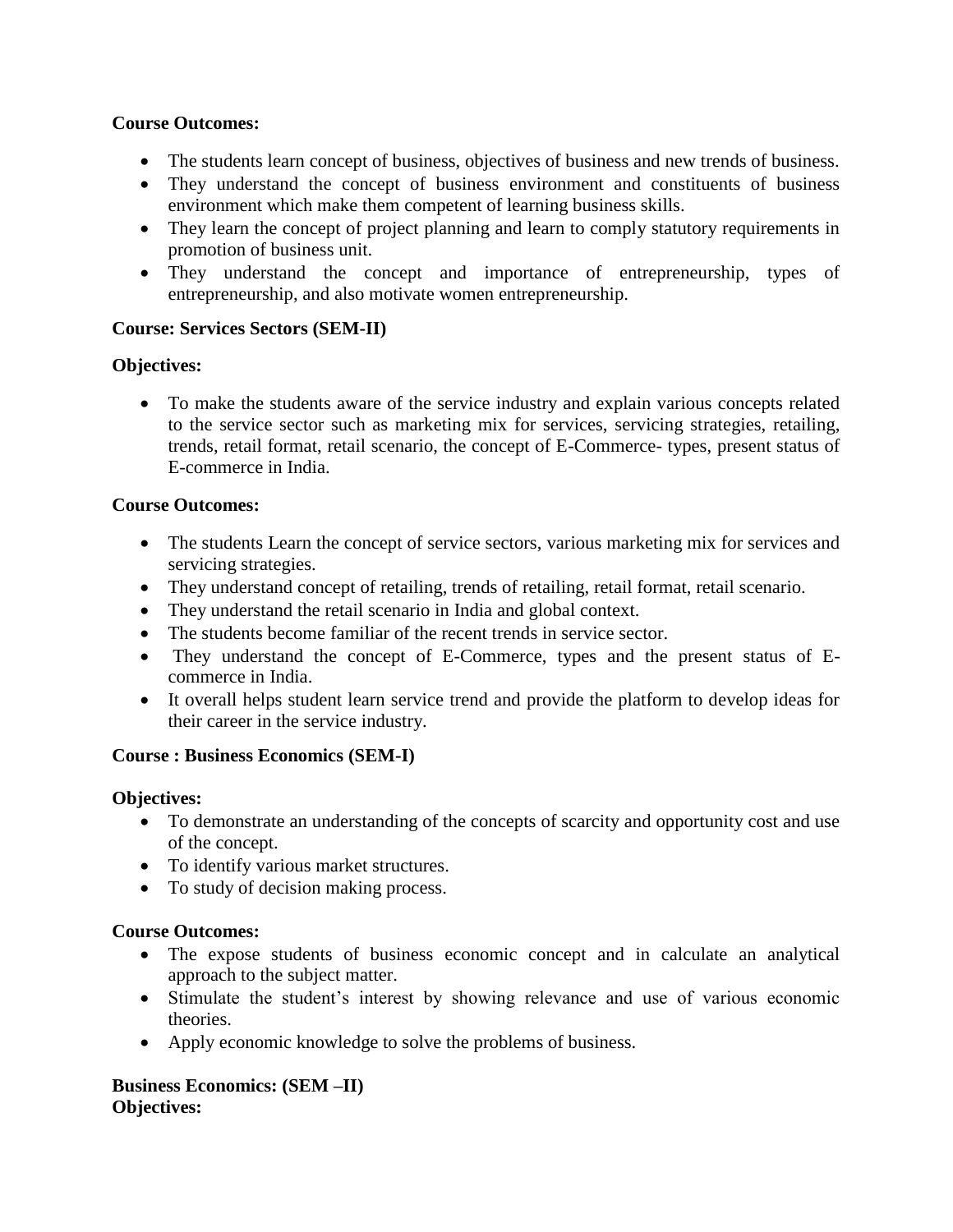- To make students learn micro economics and its application to business.
- To understand the decision making process of business.
- To study of markets competition.

#### **Course Outcomes:**

- Understand aggregate demand and supply analysis to relevance economic issues'.
- Analysis the courses and effects of real GDP.
- Understand process of financial project and its payback period.

### **Course: Mathematical & Statistical Techniques – I**

# **Objective:**

 To make students understand the different mathematical and statistical concepts and their applications.

# **Course Outcomes:**

- The learners understand the concepts of financial instruments and enable them to calculate their values, earning, etc.
- The students learn programming of problems and application of permutation & combination, linear equations in commerce faculty.
- They learn elimination and capable of finding probabilities of events by calculating central tendencies and measures of dispersion, probability theory.
- They learn the estimation & decision making through various techniques of EMV, EOL, Pay-Off Matrix, etc.

### **Course: Mathematical & Statistical Techniques – II Objective:**

 To make students understand the concepts of derivatives, interest, annuity and various statistical tests to prove theories.

- The students learn the functions of derivatives and their applications.
- They become aware of practicality of investment decisions through calculation of interest and annuity.
- The students learn various statistical techniques and tests to draw solution to various problems and also are able to draw various graphs, line chart and understand time series.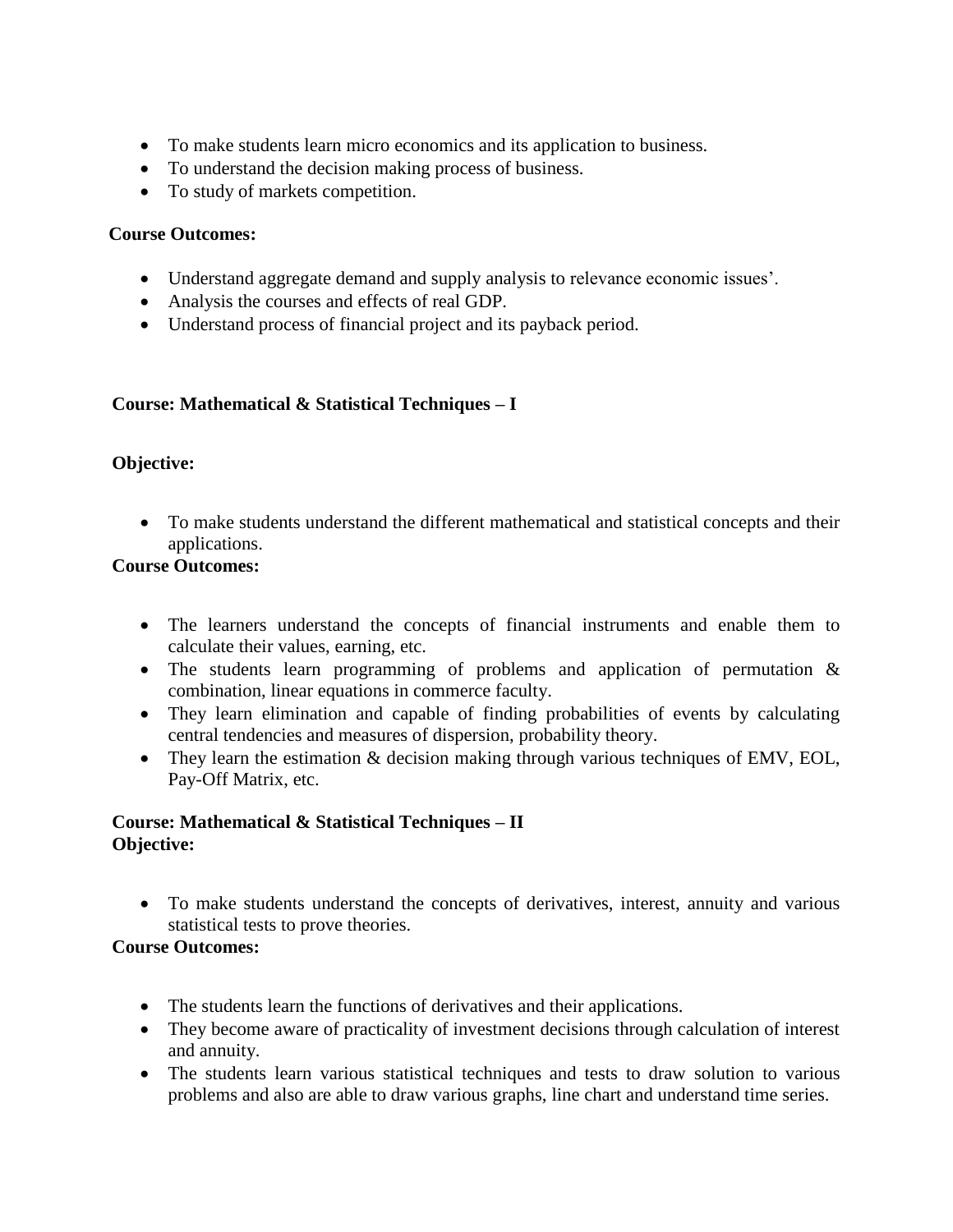• They become able to test the sampling, data testing, hypothesis, etc by various statistical tests.

# **Course: Foundation course – I**

## **Objective:**

 To educate the youth about various social, political, constitutional factors and improve their morale.

# **Course Outcomes:**

- The course familiarizes the students with the diversity of Indian society appreciates its distinctiveness.
- It improves the morale of the students by sensitizing them about the inequalities faced by the people of because of gender, violence, disabilities, etc.
- The course helps the students to understand the cause and effects of conflicts that arise due to communalism, regionalism and linguistic differences so that they never become a part of it.
- It introduces the Indian Constitution- Preamble, structure, fundamental duties of the citizens and other crucial values so that the students know their duties and responsibilities towards the nation.
- It also familiarizes students with the political processes, party systems and encourages their participation for betterment of country.

# **Course: Foundation Course – II**

### **Objective:**

To make the students capable of facing the globalization with due concern to Human Rights, ecology, environment and help them to overcome contemporary societal challenges.

- The course educates the students about globalization, its impact and challenges.
- It creates awareness about human rights with special reference to fundamental rights stated in the constitution.
- The course alarms the importance of environment studies and motivate student to have a sustainable development.
- It highlights the causes and effects of stress and thereby states significance of values, ethics that students need to follow to curb the conflicts.
- The course teaches stress management by various theories and help students to know their role towards building peace and harmony in the society.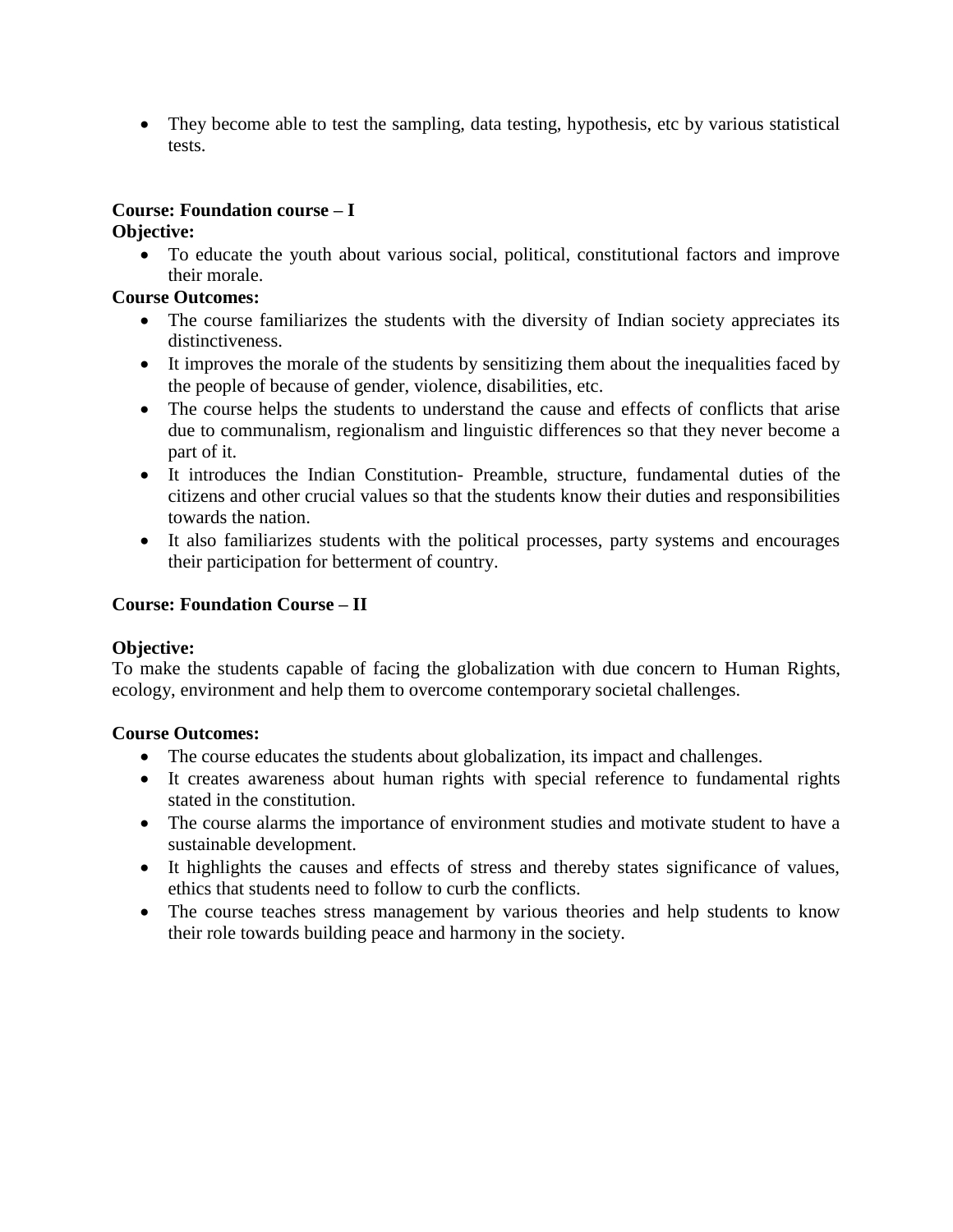## **S. Y. B. Com Course: (1) Accountancy & Financial Management (SEM-III)**

- Management  $a/c$ , Auditing, Introduction to company  $a/c$ , issue of debenture, Redemption of preference shares, redemption of debentures, profit prior to incorporation, partnership a/c , retirement, death, admission of partners.
- Partnership  $a/c$ , management  $a/c$ , ratio analysis & working capital management, capital budgeting.
- Current ratio, liquid ratio, capital gearing ratio.
- Auditing:- Introduction to auditing, Audit planning, Procedure, documentation, Auditing techniques & internal audit.
- Described about preparation of branch accounts, inter branch and head office accounts.
- Acquired knowledge on preparation of departmental accounts with respect to apportionment of overheads.
- Calculation of interest on hire purchase and installment system.
- Described about new profit sharing ratio and calculation of profit during admission of a new partner and retirement of partner.
- Computing the accounting treatment during death of a partner and dissolution of a partner.

# **(2) Introduction to Auditing**

- Described about the concept of auditing, types and methods of auditing.
- Acquired knowledge about vouching of cash  $\&$  credit transaction, verification of assets  $\&$ liabilities.
- Described about preparation of different methods & auditors responsibility regarding depreciation & reserves.
- Comprehend the knowledge about appointment of different types of auditor, their rights and duties.
- Acquired knowledge about audit in EDP environment.

# **(3) Management Accounting**

- Understand about the concept of management tools.
- Understands about different methods of analysis tools.
- Acquired knowledge about preparation of fund flow and cash flow statements.
- Described about different concept in preparation of difference types of budgets Cash, variable etc.
- Imparted knowledge on capital budgeting and decision making technique.

# **Course: Business Law (SEM-III)**

# **Objectives:**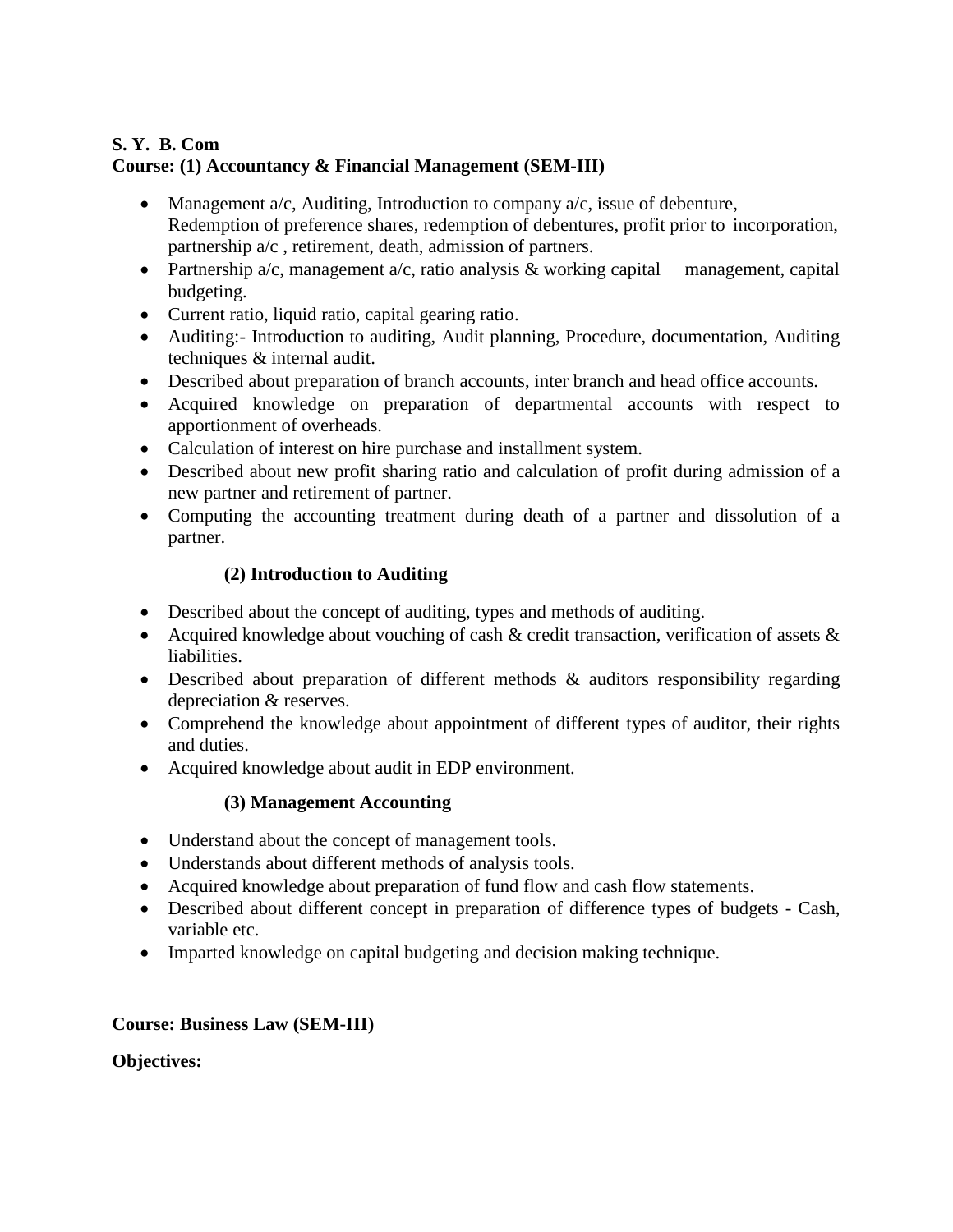To teach students the laws applicable to business like Indian Contract Act-1872 Part-I, Part-II, special contract Act, Sale of Goods Act-1930, Negotiable Instruments (Amended) Act 2015 and make them know how to comply with the statutory requirements of business.

### **Course Outcomes:**

- The students learn the basic concepts of contract-definition, agreement, valid contract classification of contract, offer and acceptance, rules of valid offer, communication, capacity of contract, and consideration.
- They learn the concept of consent, free consent, quasi contract, E-contract, Modes of discharging of contract, remedies of breach of contract.
- They learn the concept of law of indemnity, void agreements, contingent contract guarantee, essentials, law of bailment, pledge and contract of agency.
- They learn the concept of contract of sale, types of goods, conditions and warranties, term of unpaid seller, rules of transfer of property.
- The students familiarize with the concept of Negotiable Instruments, Classification, maturity, promissory note, bill of exchange, it types, Cheque and its crossing, dishonor of cheque, holder in due course, noting and protest.

### **Course: Business Law (SEM-IV)**

### **Objectives:**

 To teach the students various business Acts its applications and compliance such as Indian Companies Act-2013, Indian Partnership Act-1932, Consumer Protection Act-1986 and Competition Act-2002, Intellectual Property Rights.

- The students learn and understand the concept of company in the eyes of law-features, role of promotors their duties and liabilities, Classification of companies, Memorandum of Association and Articles of Association, doctrine of indoor management, Prospectusconcept, kinds, content, etc.
- The students learn about the members of company their rights, liabilities, modes of membership, directors' qualification and disqualification, DIN, Meeting, types.
- The students learn the concept of partnership its essentials, types, rights and duties of partners, partnership deed, concept of dissolution its modes, consequences.
- The students learn LLP-concept, conversion, Mutual rights and duties of partners, and winding up of LLP.
- The students understand the Consumer Protection Act- concept, objectives, reasons of enacting the consumer dispute, various definitions of defect, deficiency, consumer disputes, unfair trade practices, goods and services, consumer protection councils and redressed agencies-direct, state and national, competition Act 2002-concept, salient features, abuse of dominant position, competition commission of India, anti-competition agreements.
- The students learn the concept of Intellectual property right, patents, copyrights, trademarks their ethics and legal use.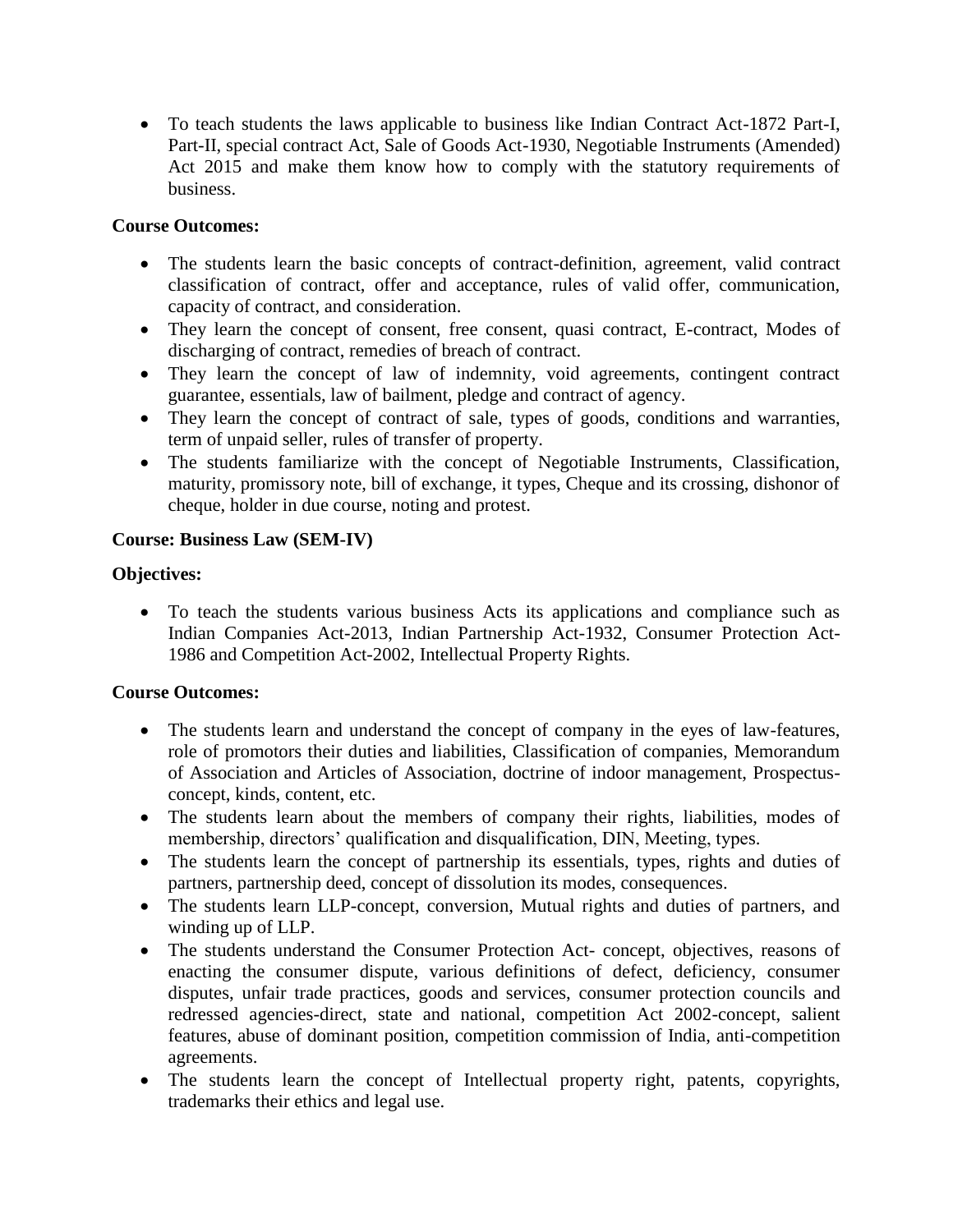# **Course: Advertising (SEM-III)**

## **Objectives:**

 To teach students the concept of Advertising, its classification, advertising agency, agency and client relationship, the economic and social aspect of advertising, the concept of brand building and special purpose advertising and thereby highlight various career opportunities in advertising.

## **Course Outcomes:**

- The students learn the concept of Advertising and classification of advertisement.
- They understand the importance of Integrated Marketing Communication and other components of marketing mix.
- The students learn about advertising agency, understand agency and client relationship and get an exposure to various career opportunities in advertising.
- They understand the economic and social aspect of advertising and ethics in advertising.
- The students learn the concept of brand building and special purpose advertising.

# **Course: Advertising (SEM-IV)**

# **Objectives:**

 To provide students a base of evaluating and examining the usage of media in advertising, learn to plan advertising campaigns, understand fundamentals of creativity in advertising.

# **Course Outcomes:**

- The students learn planning of advertising campaign, advertising budgets and media panning.
- They understand the concept of creativity, creative aspects in advertisement, creativity through endorsements.
- They learn about preparing print ads, creating broadcast ads and its evaluation.

# **Course: Commerce-III (Management: Functions and Challenges)**

### **Objectives**

- To introduce the concept of management.
- To teach elements, essential, features, importance of planning and decision making.
- To teach organizing, directing and controlling in details.

### **Outcomes**

- The students learn the concept of management, evolution of management thoughts and modern management approach.
- They Understand the concept of planning, MBO, decision making.
- The students learn and develop good management skills by studying organizing, directing and controlling.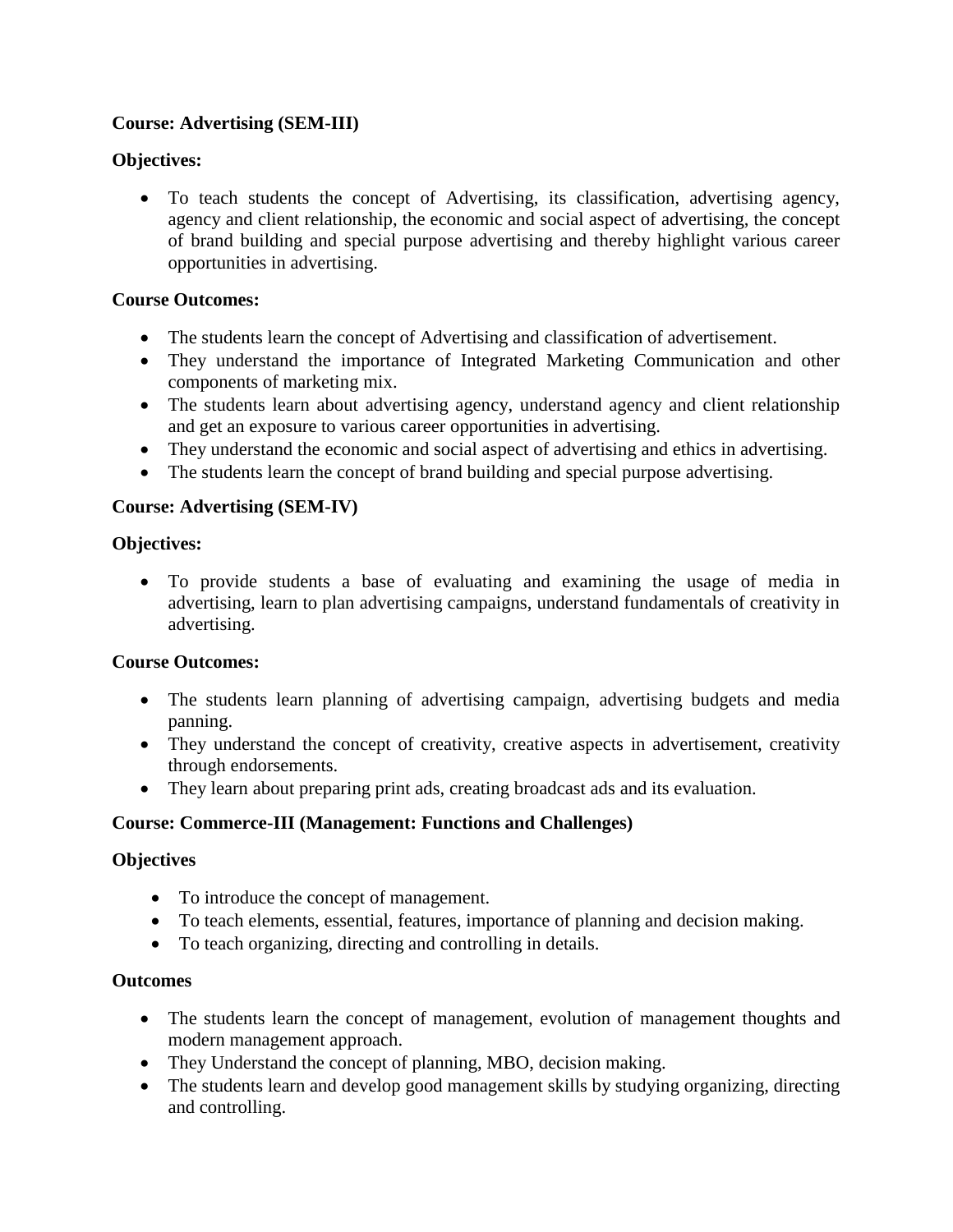It helps students to learn the skills of motivation and they become capable of leadership and learn the various types of leadership traits.

# **Course: Commerce -IV Management: (Production and Finance)**

## **Objectives:**

- To acquaint students with basic concepts of production management and inventory management.
- To teach them quality management and its various approaches.
- To provide the knowledge about Indian financial system and recent trends in finance.

# **Outcomes**

- The learners are Acquainted with basic concepts of production management, production systems. Productivity and inventory management.
- They learn about quality management, dimensions of quality, cost of quality, Quality management tools, Quality Management Tools and service quality management.
- As a step towards financial literacy they learn about Indian financial market, structure, role of depositories in NSDL and CDSL and also understand the recent trends in finance such as mutual funds, commodity markets, and startup ventures, Micro finance and selfhelp group.

# **Course: Business Economics (SEM-III)**

# **Objectives:**

- To study of circular flow of national income.
- To understanding how an economy as a whole work.
- To understanding models of Keynesian Theory's in aggregate demand and aggregate supply employment, multiplier.

# **Course Outcomes:**

- Understand the concept of macroeconomic equilibrium and implications for the management of the business cycle.
- Help the students to understand macroeconomics the theories and models.
- Analyses the importance of money prices and inflation.

# **Business Economics (SEM-IV)**

# **Objectives:**

- To understand the concept of public goods.
- To study of effects of taxation.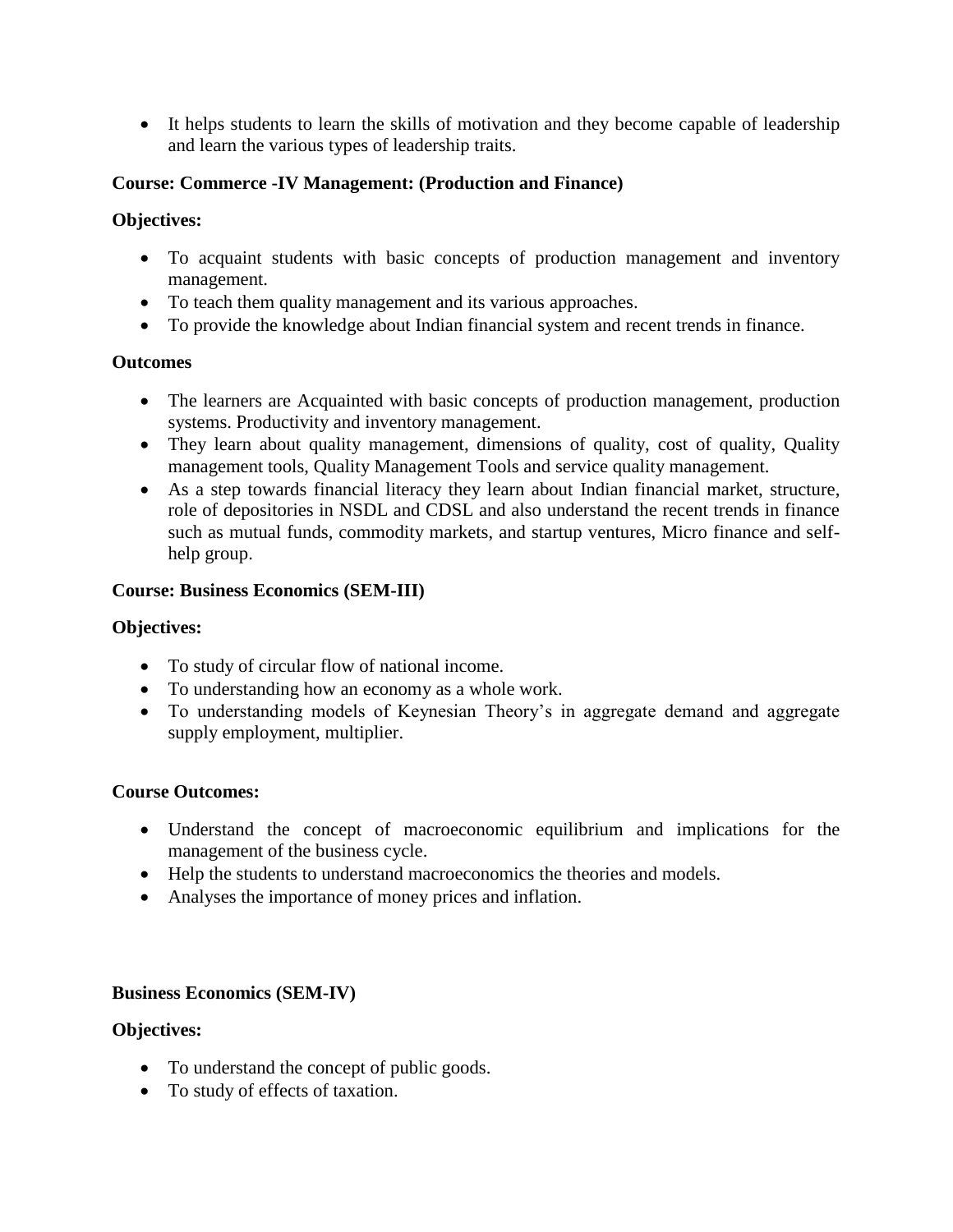To analysis the monetary and fiscal policy.

#### **Course Outcomes:**

- Analyses the importance of public finance.
- Understand the concept of fiscal management and financial administration.
- Identify and explain the changes in taxation.

#### **Course: Foundation Course – III**

#### **Objective:**

To make students aware with global developments and problems and enhance their skills to face

the global challenges.

#### **Course Outcomes:**

- The course first throw light upon the Human rights and help students learn their legal rights and redressal process if ever violated.
- The course helps students understand different concepts of disaster and thereby teaches ethics and techniques of disaster management.
- The course inculcates scientific approach in students taking them away from the superstitions and teaches adoption of science & technology in everyday life.
- It helps students learn soft skills for effective interpersonal communication.

### **Course: Foundation Course – IV**

### **Objective:**

- To create awareness about various rights, charters, environment protection among students.
- To make students aware of the technological advancements and competitive exams and enabling them to learn soft skills to crack competitive exams.

- The course help students learn about various constitutional rights and helps them learn how to exercise the rights.
- The learners understand the ecology its functioning and become participative in the environmental conservation drives.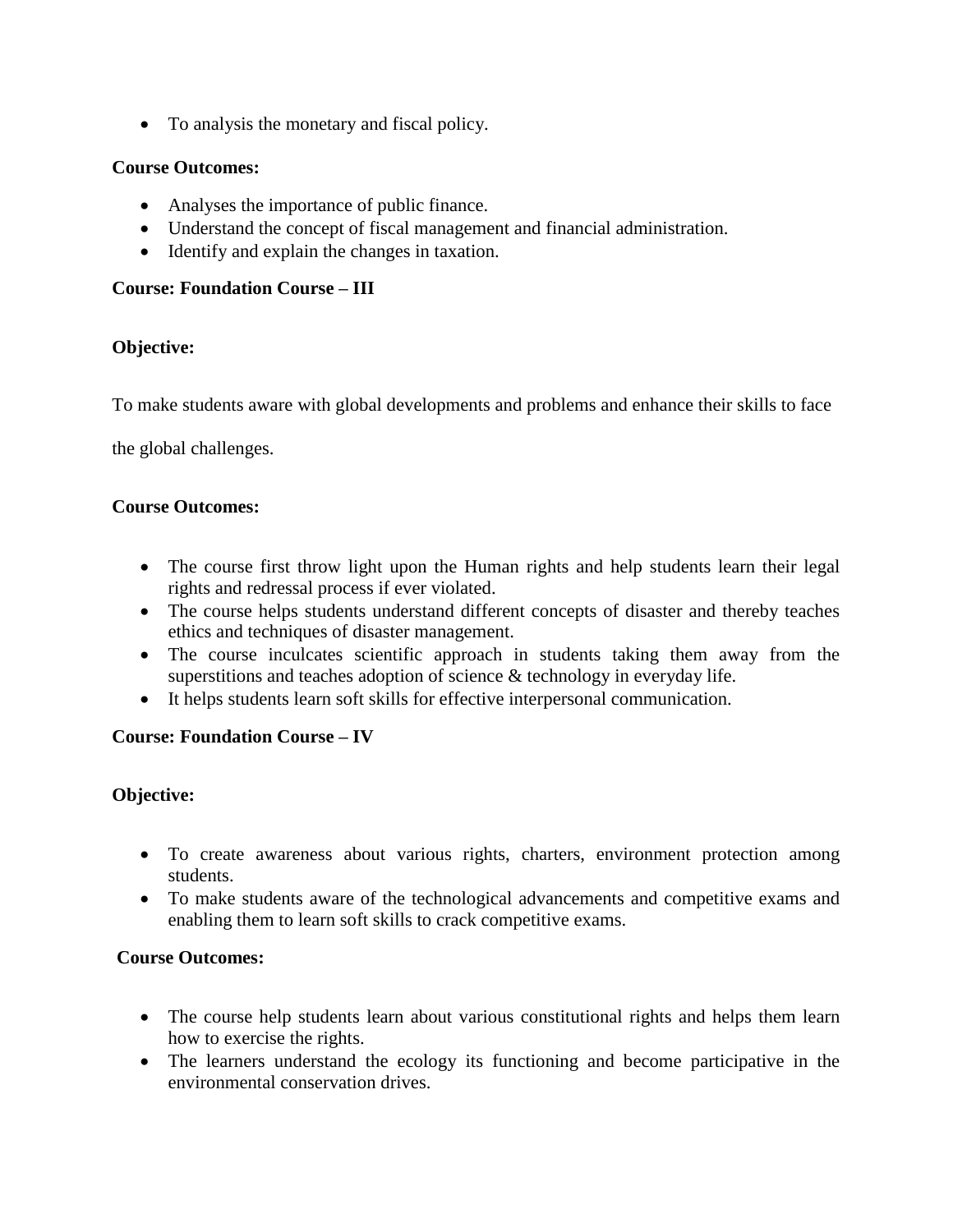- The learners become more aware of the technological innovations and develop positive attitude towards the change.
- The competitive exams are many times ignored by the students and so the courses enable students to learn them about the competitive exams and helps them learn techniques /soft skills required for competitive exams.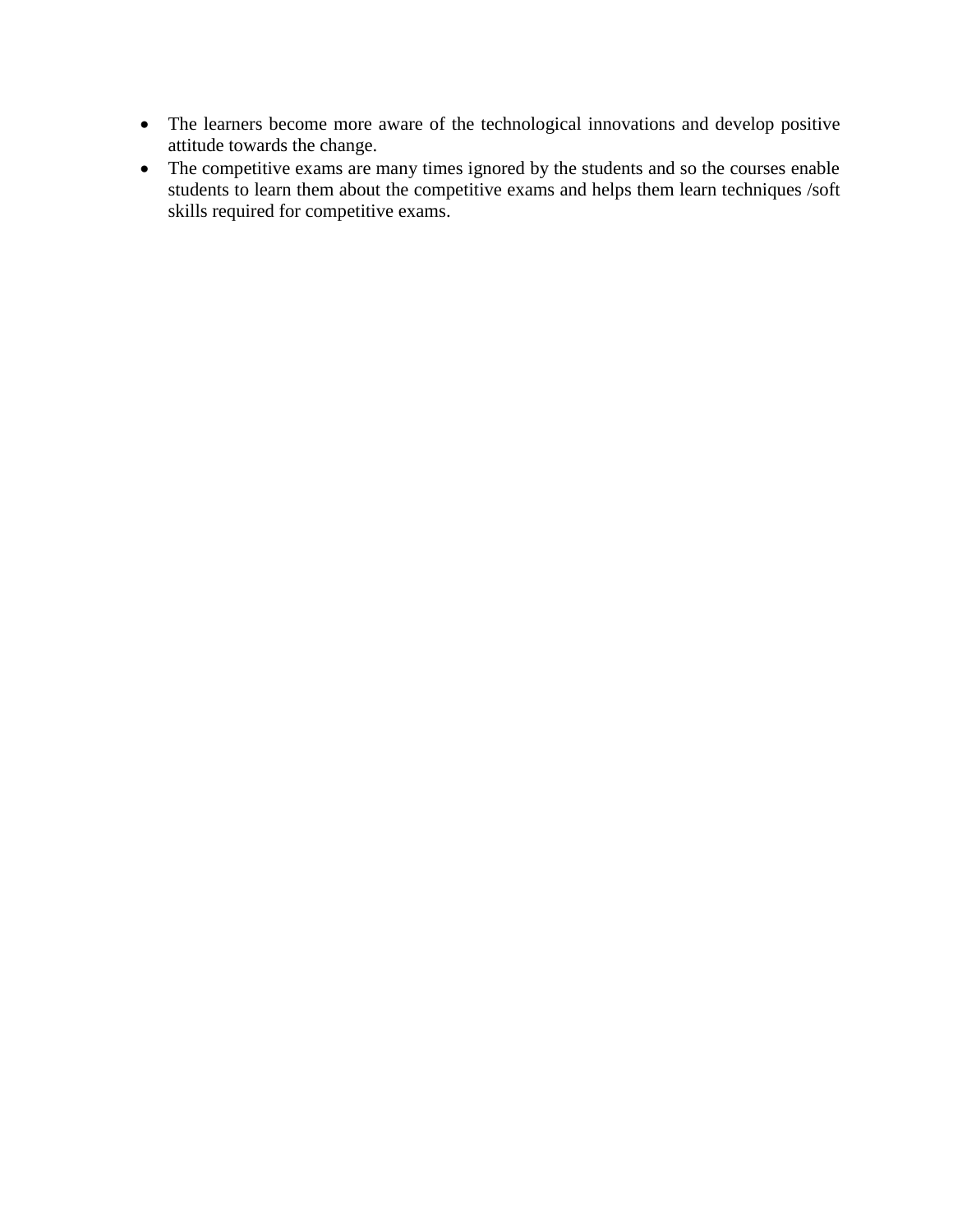### **T.Y. B.Com**

#### **Course: Cost Accounting (SEM-V)**

- Closing a/c:- Cost sheet, Reconciliation, material, labour cost, stock valuation, marginal, standard cost, process, contract, cost control a/c , different types of cost techniques likes.
- Cost sheet which will help them to estimate selling price of product including profit.
- Auditing Audit planning, auditing techniques, vouching verification, etc.
- Understand the concepts of cost accounting and to expertise in presenting cost center  $\&$ profit center.
- Proficiency in preparing cost sheet with  $&$  without stock adjustment.
- Gain expert knowledge on Materials cost and its methodologies.
- Computation of wages under different methods of wage payment.
- Explore in depth knowledge on classification of overheads.

### **Course: Advanced Financial Accountancy (SEM-V)**

 Amalgamation of companies, capital reduction & internal reconstruction, personal investment a/cing, Final a/c of companies, introduction to IFRS

#### **SEM VI**

• Final a/c of co-operative housing society, profit prior of incorporation, valuation of goodwill & shares, foreign currency transaction, buy back of equity shares, different methods & actual preparation of a/cs

### **Course: Marketing (Commerce-V)**

#### **Objectives**

- To introduce the concept of marketing with all specifications.
- To teach about various marketing decisions and their impacts.
- To teach about key marketing dimensions.

### **Outcomes**

- The students learn the concept of marketing, marketing research, marketing information system, data mining, and consumer behavior, marketing segmentation, customer relationship management and market targeting.
- They Learn about concept of marketing decisions, marketing mix. Product, product life cycle, branding, brand equity, packaging, product positioning, service positioning, pricing.
- They learn to take marketing decisions like physical distribution, supply chain management, promotion, integrated marketing communication, sales management, personal selling.
- They also learn key marketing dimensions, marketing ethics, rural marketing, digital marketing, green marketing, challenges faced by marketing managers in  $21<sup>st</sup>$  century, Careers in marketing.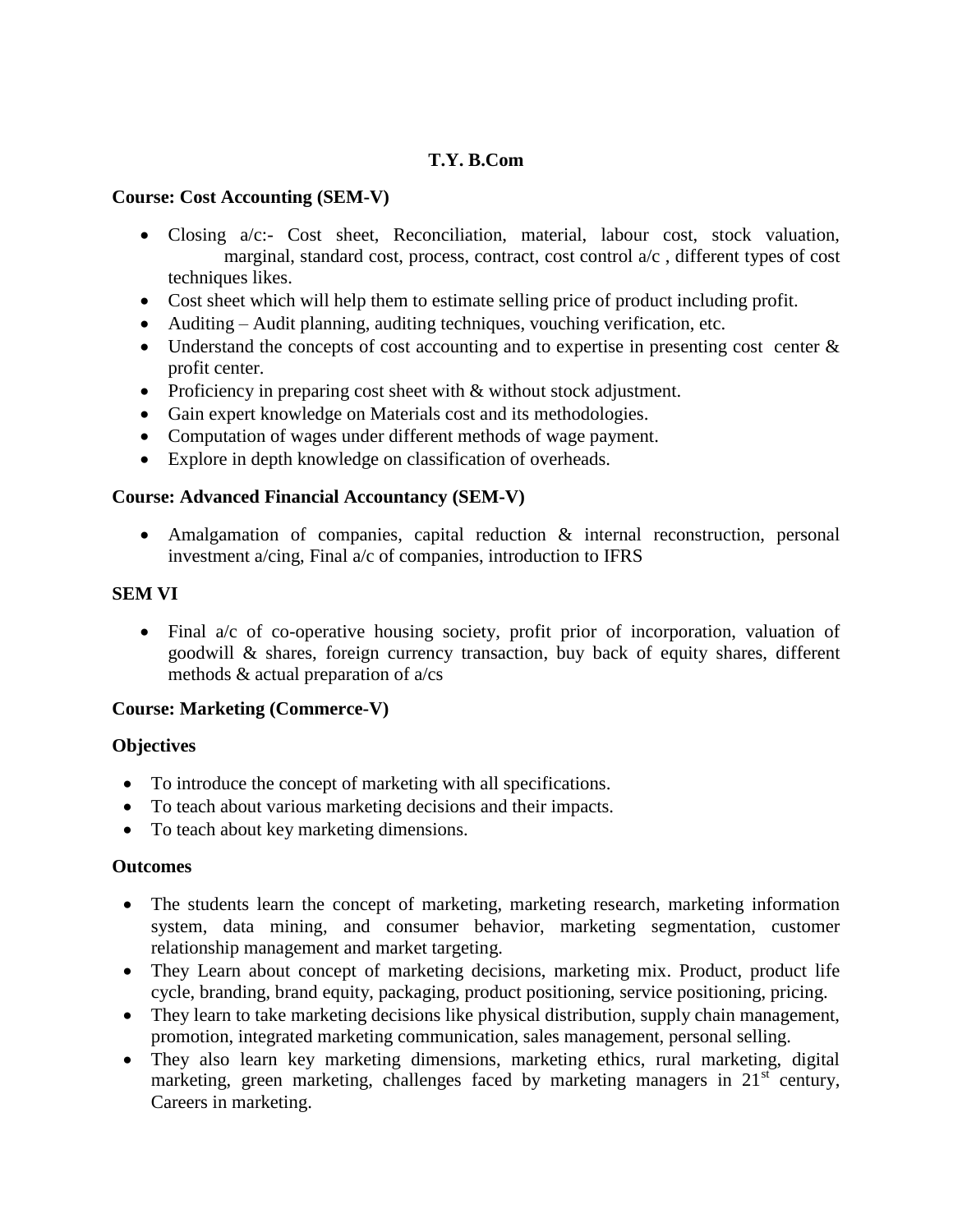# **Course: Human Resource Management (Commerce-VI)**

# **Objectives**

- To introduce the concept of human resource management.
- To teach all the aspect related to human resource development.
- To explain human relations and its theories.
- To teach the emerging trends in human resource management.

## **Outcomes**

- The students learn the concept of human resource management, functions, importance, human resource planning, job analysis, job design, process of recruitment and selection.
- They understand the concept of human resource development, functions, training, evaluation training effectiveness, performance appraisal, potential appraisal, career planning, succession planning, mentoring and counseling.
- They learn the concept of human relations, leadership, motivation and its theories, employee's moral, employee grievance and employee welfare measures.
- They learn the trends in human resource management, HR in changing environment, competencies, learning organization, innovation culture, trends in human resource management, employee engagement, human resource information system, changing pattern of employment, challenges in human resource management

# **Course: Business Economics (SEM-V**)

### **Objectives:**

- To study of new Economic policy and its impact on Indian Economy.
- To identify the source of agriculture sector.
- To understand the reforms industry and service sector.

### **Course Outcomes:**

- Help the student understand New Economic policy and its effect in health Education and family welfare.
- Understand agriculture production marketing system.
- Analyses the support of banking and financial market in economic development.

# **Course Business Economics (SEM-VI)**

### **Objectives:**

- To inform the classical and modern trade theory.
- To analyses the commercial trade policy and its workouts.
- To study of Balance of payment accounts, equilibrium and disequillrum.
- To understand the foreign exchange market and its opportunities.

# **Course Outcomes:**

Analysis the cost comparative theory of international trade theory.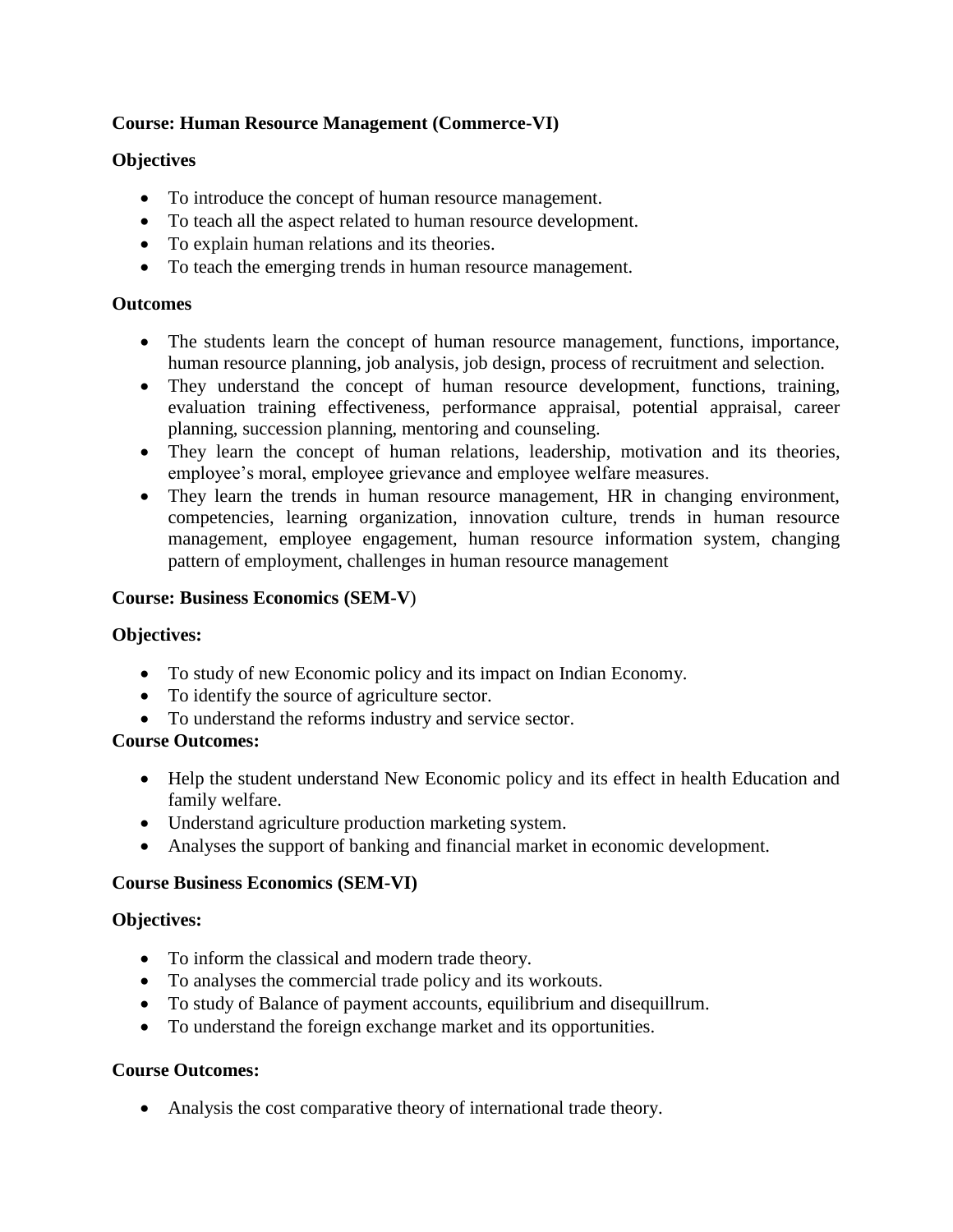- Understand the international economics integration and support to economic development.
- Understand workout of capital market and money market.

# **Course: Marketing Research-I (SEM-V)**

#### **Objectives:**

- To introduce and study the depth of marketing research.
- To teach drafting and execution of research plan.
- To teach various methods of data collection, data processing, analyzing and reporting.

#### **Outcomes:**

- The students learn the concept of marketing research, its features and significance, steps in marketing research, ethics, career options in marketing research, qualities of good marketing research professional, marketing information system.
- They learn planning of research, drafting research design, concept of hypothesis and formulation, designing of questionnaire and methods of sampling.
- They Learn concepts of primary data, secondary data and its features, concept, merits, demerits, methods, sources. Qualitative and Quantitative research, integrating technology in data collection, methods.
- They also learn different stages in data processing-editing, coding, classification and tabulation, data analysis, interpretations and preparation of report.

### **Course: Marketing Research-II (SEM-VI)**

### **Objectives:**

- To teach the application of marketing research.
- To teach managerial techniques of marketing research.
- To explain emerging issues in marketing research.

#### **Outcomes:**

- The students learn application of marketing research-product research, new product development process, areas in product research, price research, distribution research, promotion research, sales research, packaging and brand research, use of research in rural marketing mix.
- The various issues in managing marketing research and ethical issues are brought to their concern and they learn marketing research through outside/professional marketing research agencies, marketing research agencies in India.
- They learn about emerging issues in marketing research-MR in internet era, online marketing research, use of social media, services marketing research, international marketing research, financial markets research, industrial marketing research, its Features and Importance.

### **Course: Export Marketing (SEM-V)**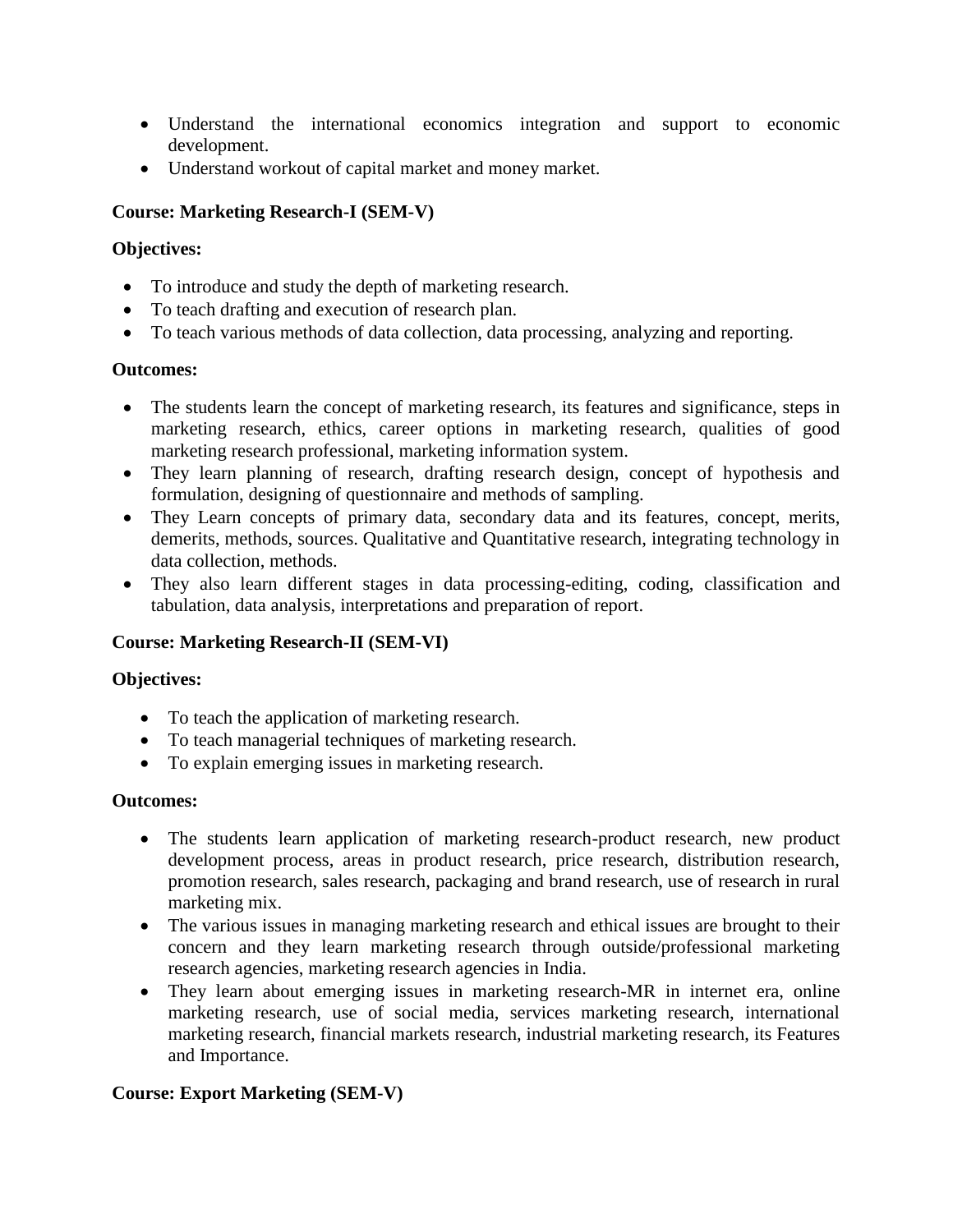### **Objectives:**

 To study the basic concept of export marketing, understand the global framework, India's Foreign Trade Policy and export incentives and assistance.

#### **Course Outcomes:**

- The students learn the basic concept of export marketing, importance, factors influencing export marketing, risk involved in export marketing, Major merchandise/commodities exports of India since 2015, services of exports of India since 2015, region wise India's export trade.
- They Learn trade barriers, its types, major economic grouping of the world, WTO, Need of overseas market research, market selection process, selection of foreign market.
- They understand the foreign trade policy- 2015-20, highlights and implications, role of DGFT, negative list of exports, benefits of status holders and towns of excellence, DHTP, BTP and STP, SEZ
- They learn about various export incentives and assistance given by government to the traders.

#### **Course: Marketing (SEM-VI)**

#### **Objectives:**

 To teach students the advancement of exports the product planning, pricing decisions, the process of export distribution and promotion, export finance, export procedure and documentation.

#### **Course Outcomes:**

- The students learn the product planning, branding, packaging, need of labelling, factors determining export price, international commercial terms, export pricing quotations.
- They learn factors influencing distributions channels, components of logistics, need for insurance in export marketing, sales promotional techniques used in export marketing.
- They understand the methods of payments in export marketing, procedure to open letter of credit, types and benefits. Pre-shipment and post-shipments procedure, procedure of obtaining export finance, role of commercial banks, EXIM bank, SIDBI in financing exporters, role of ECGC.
- Overall the learner learns all the terms of export & logistics, custom clearance and shipment orders.

#### **Course: Direct & Indirect Taxes**

#### **SEM-V**

 **Direct Tax-** The framework of income tax act 1961 including definition of important terms and formulization with different source of income including exempted income. Computing the taxable income of an individual assesse.